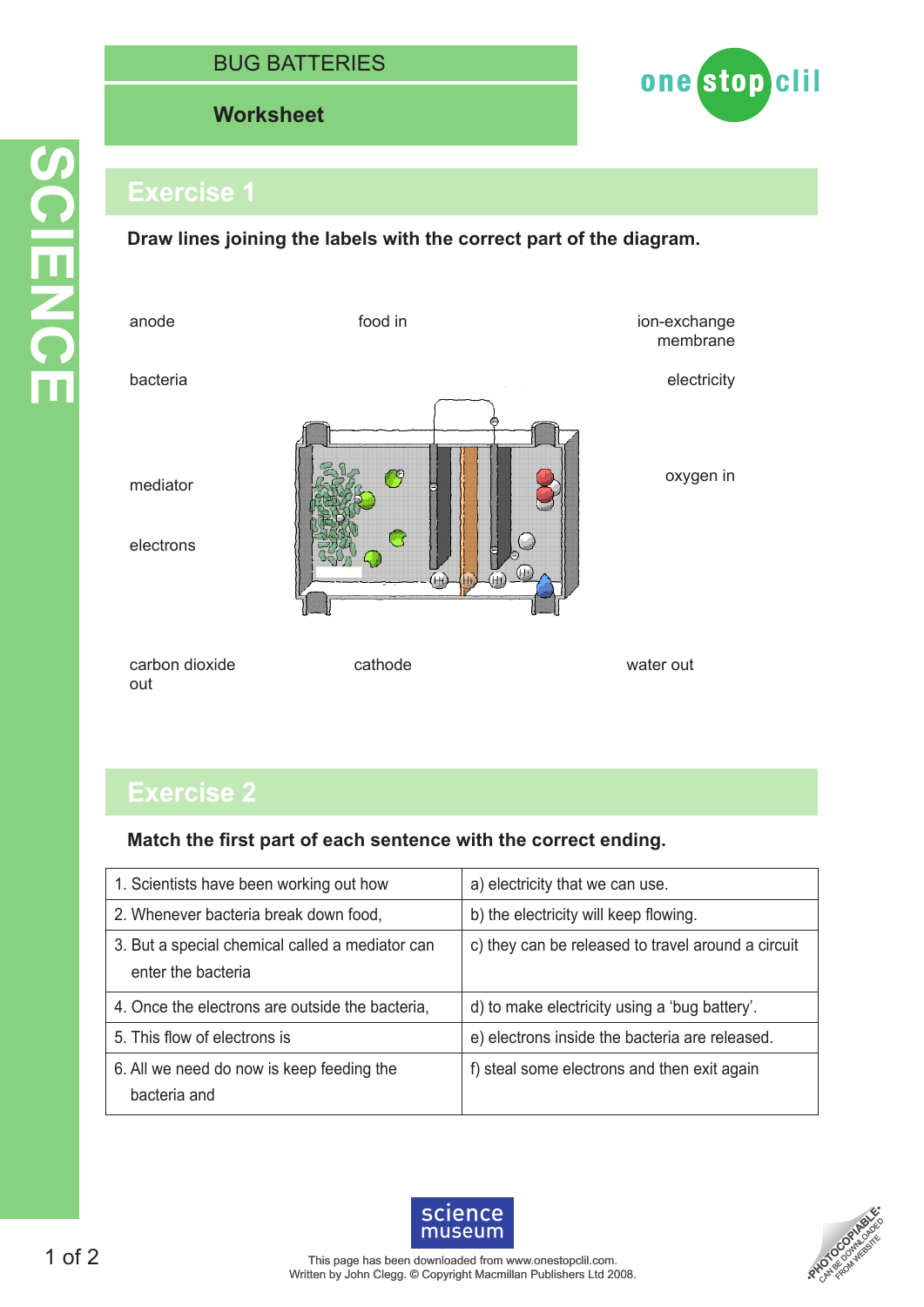## **Exercise 3**

**Write the number of the correct completed sentence above (1-6) next to each picture.**















2 of 2

This page has been downloaded from www.onestopclil.com. **SCIENCE**<br>This page has been downloaded from www.onestopclil.com.<br>Written by John Clegg. © Copyright Macmillan Publishers Ltd 2008.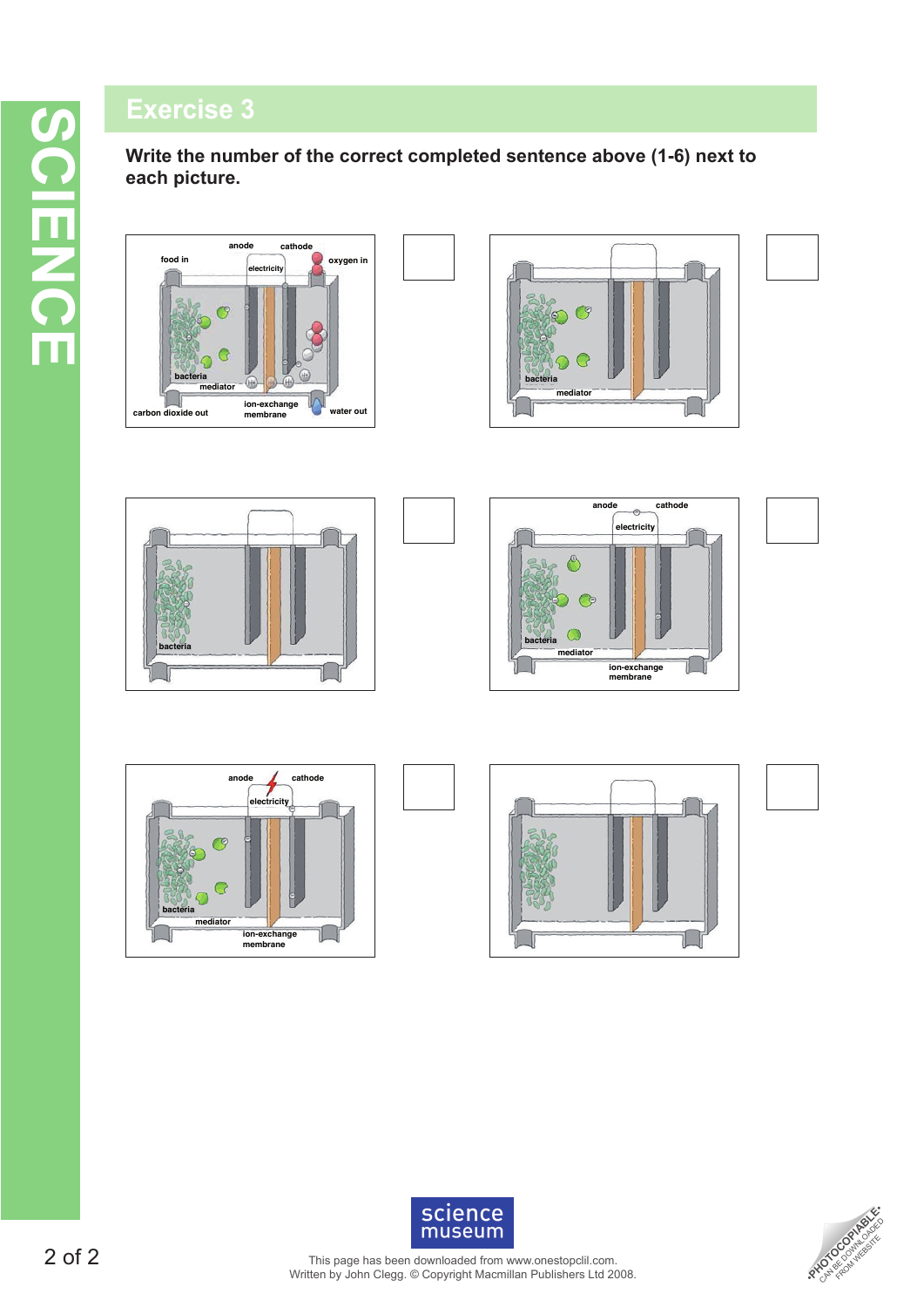## **Teacher's Notes**



#### **Objectives**

#### **Science**

Students learn how scientists can make electricity by feeding bacteria in a 'bug battery'.

#### **Language**

Skills: Speaking, listening, reading Grammar: Present simple tense Vocabulary: Nouns: *electricity, bug, battery, bacteria, electrons, mediator, circuit, anode, cathode, ion-exchange membrane, oxygen, carbon dioxide* Verbs: *break down, release, enter, steal, exit, travel around, flow*

## **Activities**

| <b>Activities</b>                                                              | Language skills                               |
|--------------------------------------------------------------------------------|-----------------------------------------------|
| Students label a diagram to show how bug<br>batteries work                     | Speaking; reading; vocabulary                 |
| They watch the animation and check if they<br>labelled the diagram correctly   | Listening; reading; vocabulary                |
| They use the diagram to describe how a<br>bug battery works                    | Speaking; vocabulary; present<br>simple tense |
| They do a matching activity to make<br>sentences about the process             | Reading; vocabulary; present<br>simple tense  |
| They match the sentences with a jumbled<br>set of pictures showing the process | Reading; vocabulary                           |
| (Groups only) They give an oral<br>commentary on the animation                 | Speaking; vocabulary; present<br>simple tense |

#### **Procedure**

#### **With the whole class**

(Typical situation: whole class watching the presentation and animation on an interactive whiteboard or projector.)

**1** [Slide 1] Introduce the topic. Ask the class to say what they know about bug batteries and how they work, but do not go into detail. Introduce some key vocabulary (see above). Then ask students to work in pairs and do exercise 1 on the worksheet: they label a diagram of a bug battery. Monitor and help, but do not give students the answers.

**2** *[Slides 2 and 3]* Play the animation. Ask the class to listen carefully and check whether they labelled the diagram correctly. Afterwards, check the correct labelling with the whole class. (See answer key.)

**3** Ask students to work in pairs using the diagram to describe how a bug battery works.

**4** *[Slide 4]* Students continue to work in pairs and do exercise 2 on the worksheet: they match the first part of each sentence with the correct ending. Monitor and help. Check answers with the whole class. (See answer key.) Ask questions to check if the students have understood the whole process.



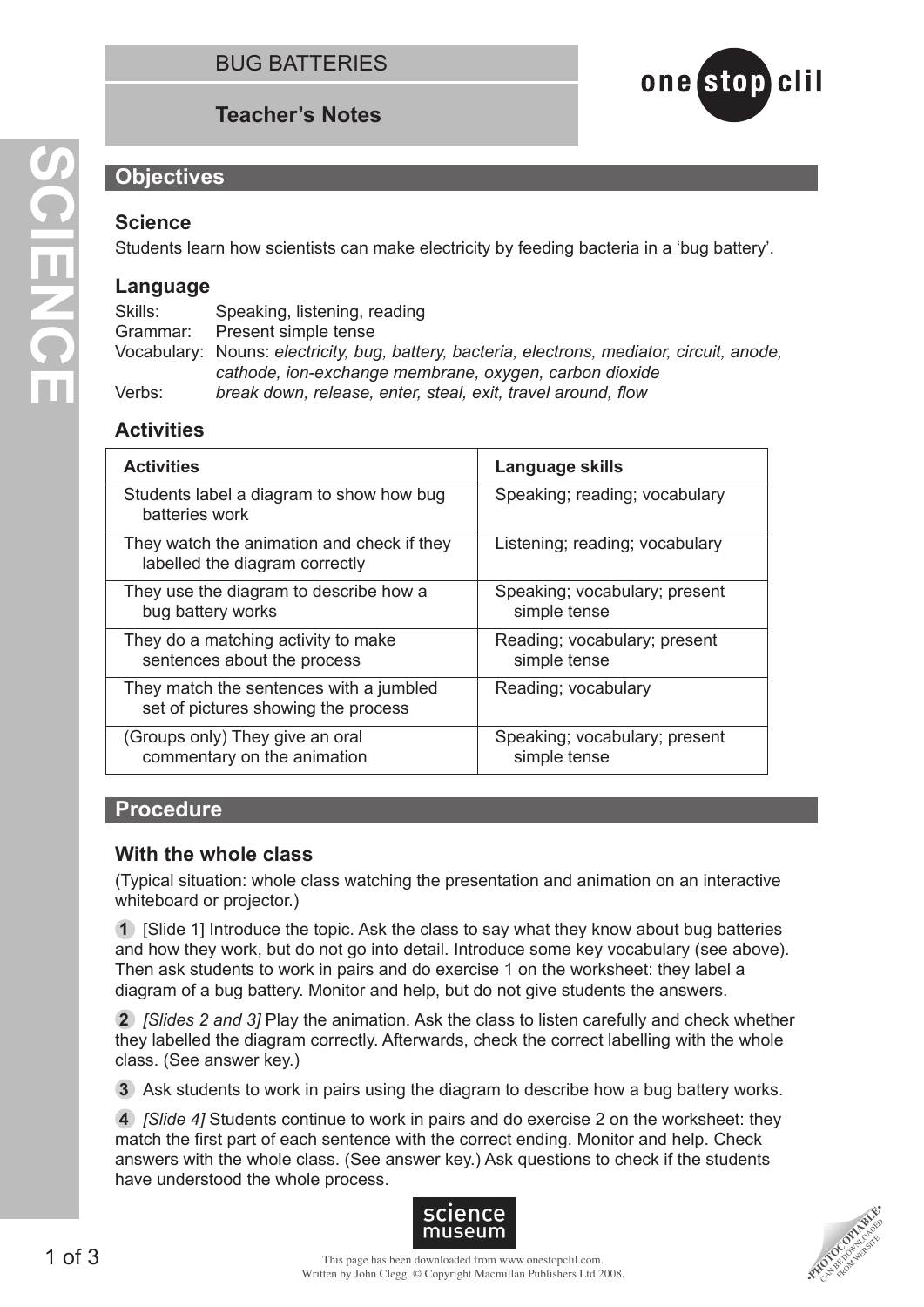

**5** Students work individually and do exercise 3 on the worksheet: they write the number of the correct sentence next to each picture. When they have finished, play the animation once more so that students can check their answers in pairs. Then check answers with the whole class (see answer key): ask individuals to read out the sentences.

#### **With groups (one group studies bug batteries and then presents it to the class)**

(Typical situation: students arranged in groups around computers eg, in a language lab)

**1** *[Slide 1]* Ask the students to work in pairs and do exercise 1 on the worksheet: they label a diagram of a bug battery. Monitor and help, but do not give students the answers.

**2** *[Slides 2 and 3]* Students play the animation and check whether they labelled the diagram correctly. (They can also use the answer key.) In their group, ask students to use the diagram to describe how a bug battery works.

**3** *[Slide 4]* Students do exercise 2 on the worksheet: they match the first part of each sentence with the correct ending. Monitor and help. They can use the answer key to check their answers.

**4** Students do exercise 3 on the worksheet: they write the number of the correct sentence next to each picture. When they have finished, they can play the animation once more to check their answers and then use the answer key.

**5** *[Slide 5]* The group gets ready to give an oral commentary on the animation: they may like to rehearse it once or twice. Play the animation without sound; students give the commentary.